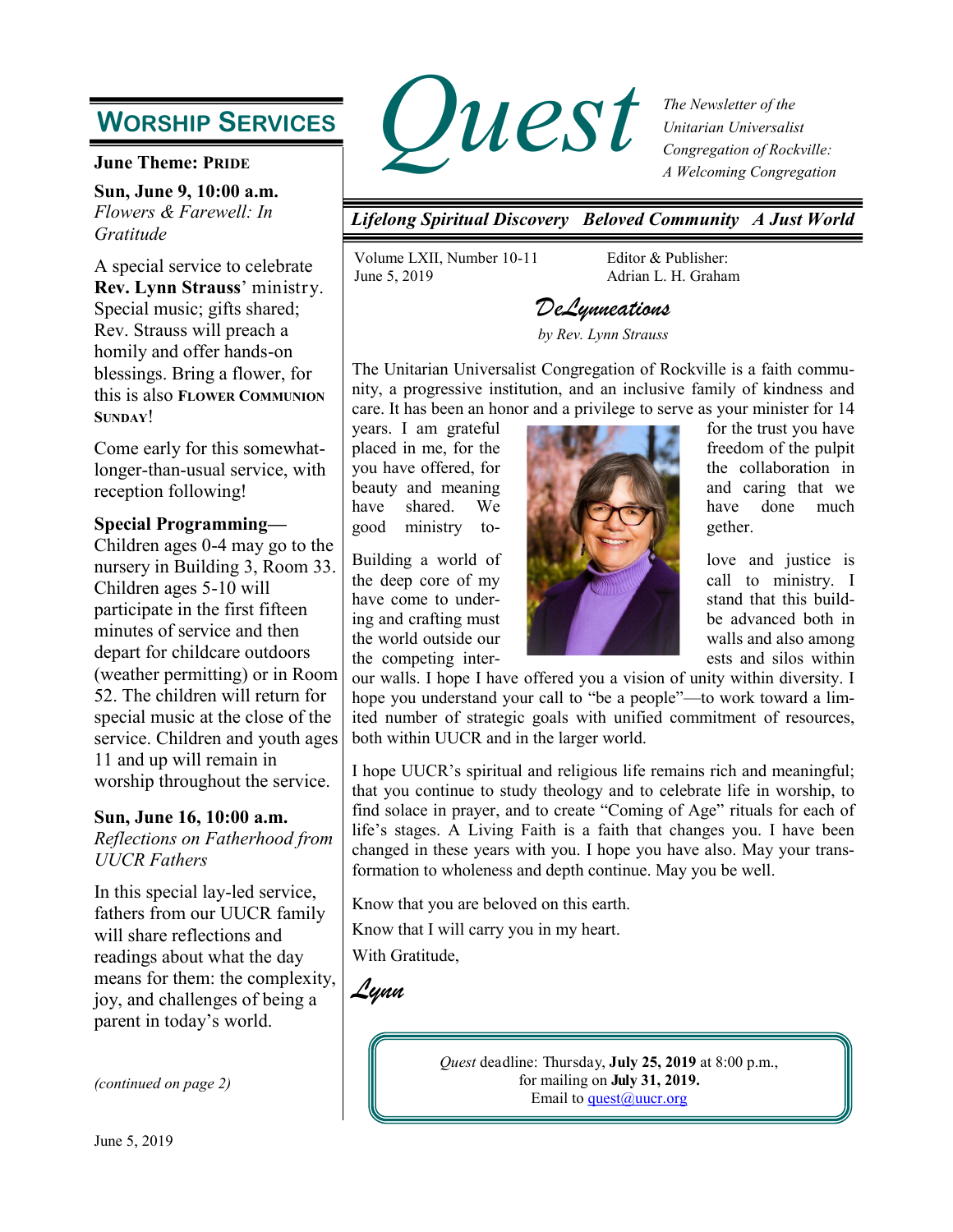# *Quest*

**Unitarian Universalist Congregation of Rockville 100 Welsh Park Drive Rockville, MD 20850 301-762-7666 UUCR@UUCR.ORG WWW.UUCR.ORG**

#### **Staff**

Senior Minister: Rev. Lynn Thomas Strauss Associate Minister: Rev. Rebekah A. Savage Director of Religious Education: Carla Miller Director of Music: Sarah Jebian Director of Communications & Membership: Adrian L. H. Graham Church Administrator: Donna Taylor RE & Youth Assistant: Anne Chernikoff Pianist: Justin Furnia Building Sexton: Justin Onyeador

### **Board of Trustees**

Mary Carvajal, President Elsa Powel Strong, Vice President Peter Shaw, Secretary Christy Shannon, Treasurer Dana Alzouma Glenn Griffin Brian Haugen Colleen Dolak, Immediate Past President

### **Officers**

Secretary: Peter Shaw Treasurer: Christy Shannon Assistant Treasurers: Eric Burch Barbara Harrison

### **Quest Staff**

Editor-in-Chief/Coordinator: Adrian Graham Desktop Publisher: Adrian Graham

*Quest*, the regular newsletter of the Unitarian Universalist Congregation of Rockville, is published monthly at the UUCR office at 100 Welsh Park Drive, Rockville, MD 20850, and distributed without charge to members, guests, and friends. Postage is paid at Rockville, MD. All rights reserved. Postmaster: Send address changes to Circula-

tion Manager, *Quest*, 100 Welsh Park Drive, Rockville, MD 20850

#### *(Worship Services continued from page 1)*

Led by **Michael Mignano**, **Curtis Winans**, **Matt Zembrzuski**, **Bryan Riley**, **Eric Strong**, and **André Enceneat**.

Special music by guest artist **Matthew Brem**, saxophone, with **Justin Furnia**, piano.

**Summer RE** begins today.

### **Sunday, June 23, 10:00 a.m.** *Why the Caged Bird Sings*

**Rev. Anthony Jenkins** will lead a service honoring the life of songbird Marian Anderson—and the many ways her voice was trusted to lift spirits and break through the cages of race, segregation, and class. Together we'll consider her historic Lincoln Memorial Concert in 1939, in the context of a rich life history of performances that helped to honor, harmonize, and revolutionize America.

Rev. Jenkins is currently serving as Assistant Minister at the Unitarian Universalist Congregation of Columbia (MD). He also serves as a UU military chaplain in the Army. Anthony holds a Bachelor of Arts in Music (Performance) from Morgan State University, and a Master of Divinity from Meadville Lombard Theological School. He has also previously served as a chaplain at Johns Hopkins Bayview Hospital in Baltimore.

### **Sunday, June 30, 10:00 a.m.**

*Worthy of Honor*

We often honor people—our loved ones, or a distinguished award winner. Sometimes we honor pain, remembering the past or breathing through the present moment. What other kinds of energies are worthy of honor?

**Christin Green, MDiv**, is a returning member of UUCR and a May 2019 graduate of Wesley Theological Seminary. She looks forward to sharing her time and talent as a musician, a poet, a lifelong learning, and a UU minister in formation.

This service will feature congregational singing with UUCR Director of Music **Sarah Jebian** and guest artist **Roy Mueller**, drum.

### **July Theme: HONOR**

**Sun, July 7, 10:00 a.m.** *Honoring Community*

Audre Lorde wrote, "There is no liberation without community." As people of faith, we are often guided by our fourth principle

*(continued on page 9)*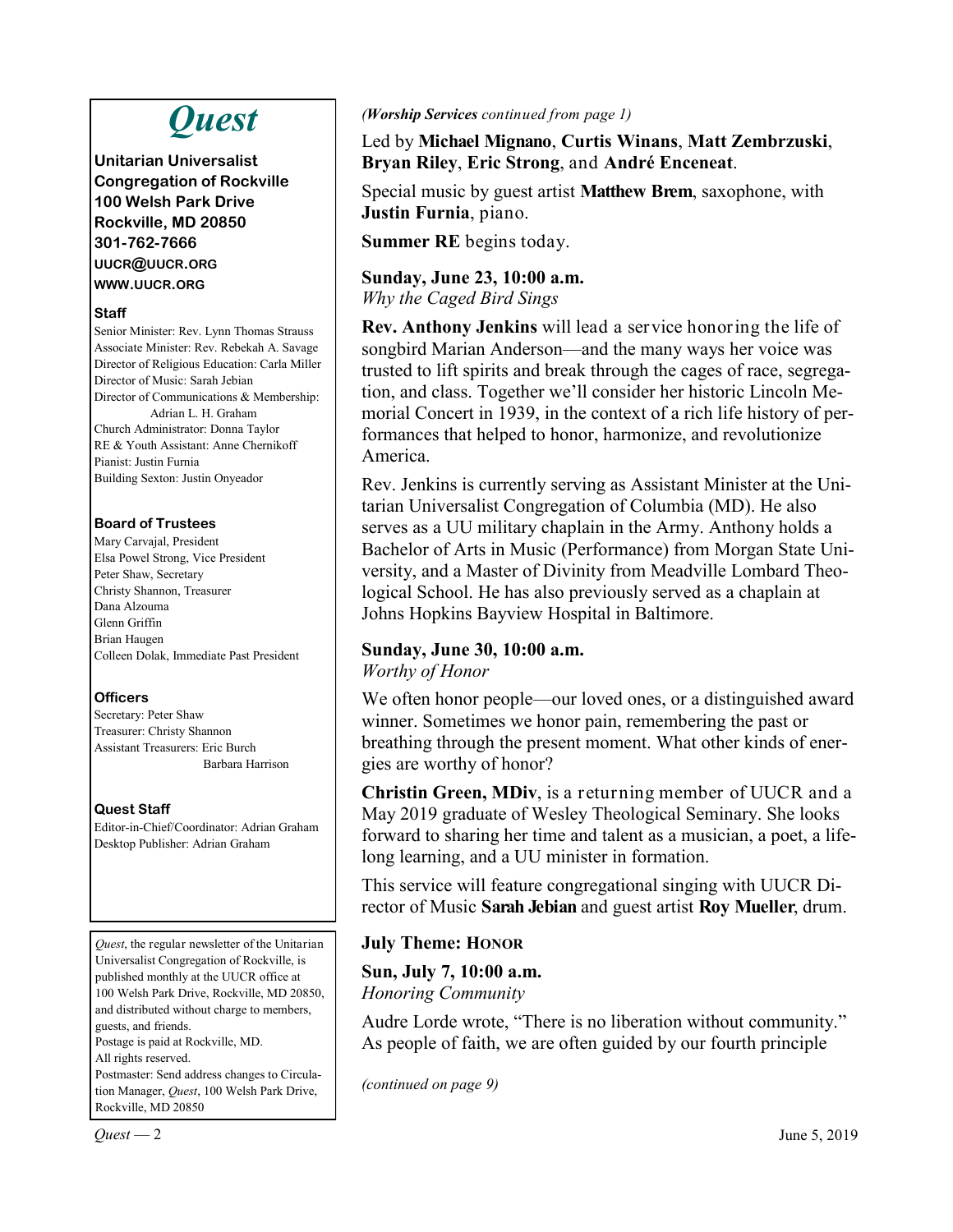## **FAITH FORMATION**

### *REflections...*

*by Carla Miller, Director of Religious Education* 

### **Please Register Children and Youth for Faith Formation Classes**

Parents, please take a moment to register your child for class. Just like soccer and swim team, we need to update our rosters and information each year; not only for administrative accuracy, but for your child's safety. Register at [https://www.uucr.org/faith](https://www.uucr.org/faith-formation-registration-2019-2020)-formation-registration-2019-2020. Thank you! *\_\_\_\_\_\_\_\_\_\_\_\_\_\_\_\_\_\_\_\_\_\_\_\_\_\_\_\_\_\_\_\_\_\_\_\_\_\_\_\_\_\_\_\_\_\_\_\_\_\_\_\_\_\_\_\_\_\_\_\_\_*



### **Summer "Prayground"**

Choir member? Traveler? Can't commit (though you sometimes wish you could) to teaching RE? Come play at the Prayground with the children one Sunday this summer!

Choose one summer Sunday to lead or assist in our children's summer program! We provide all the materials you need for an easy time with the children. Choose an activity you would like from this list of Summer Prayground Activities: [https://tinyurl.com/prayground2019,](https://docs.google.com/document/d/1mWwGEPTvVpoQnlL0GEiTHwqpW3JBsFMAvgWSmxISQl8/edit) or bring your own. RE staff will provide all the materials and directions for our listed activities. The children will provide questions, observations, thoughtful reflections, creativity, and fun!

The Summer Sign-up Sheet for Leaders and Assistants is at [tinyurl.com/prayground2019](https://tinyurl.com/prayground2019-signup)-signup. Here, you can indicate the date you are available. Talk to Carla Miller ([cmiller@uucr.org\)](mailto:cmiller@uucr.org?subject=re:%20Summer%20Prayground) or Anne Chernikoff  $(a$ chernikoff@uucr.org) for more information.

### **SOCIAL JUSTICE**

### **Documentary Film: Imprisoning a Generation**

*by Steven Lapham, Peace Studies Group*

A new documentary, *Imprisoning a Generation,* about Palestinian children who live under occupation, will be shown in Room 50 after the service on June 23. The film, which begins at 11:30 a.m., follows the stories of four young Palestinians who have been detained and imprisoned under the Israeli military and political systems. Their perspectives, along with the voices of their families, shine a light into the entangled structures of oppression that expand well beyond the prison walls.

Q&A after the film will include discussion of Rep. Betty McCollum's bill—H.B. 2407, Promoting Human Rights by Ending Israeli Military Detention of Palestinian Children Act. Visit "No Way to Treat a Child": [https://nwttac.dci](https://nwttac.dci-palestine.org/)-palestine.org/. Gaithersburg resident and Palestinian American Aref Ramadan will be our guest discussant.

Showings of this documentary film across the United States are by special arrangement of UUs for Justice in the Middle East [\(www.uujme.org\)](http://www.uujme.org) with Director-Producer Zelda Edmunds [\(www.anemoia.net\).](http://www.anemoia.net) This event at UUCR is held in participation with the Film Partnering Program of Voices from the Holy Land Film Series [\(www.voicesfromtheholyland.org\)](https://www.voicesfromtheholyland.org/), now in its fifth season. VFHL has over 48 supporters: regional community and faith-based organizations. Questions? Contact me directly.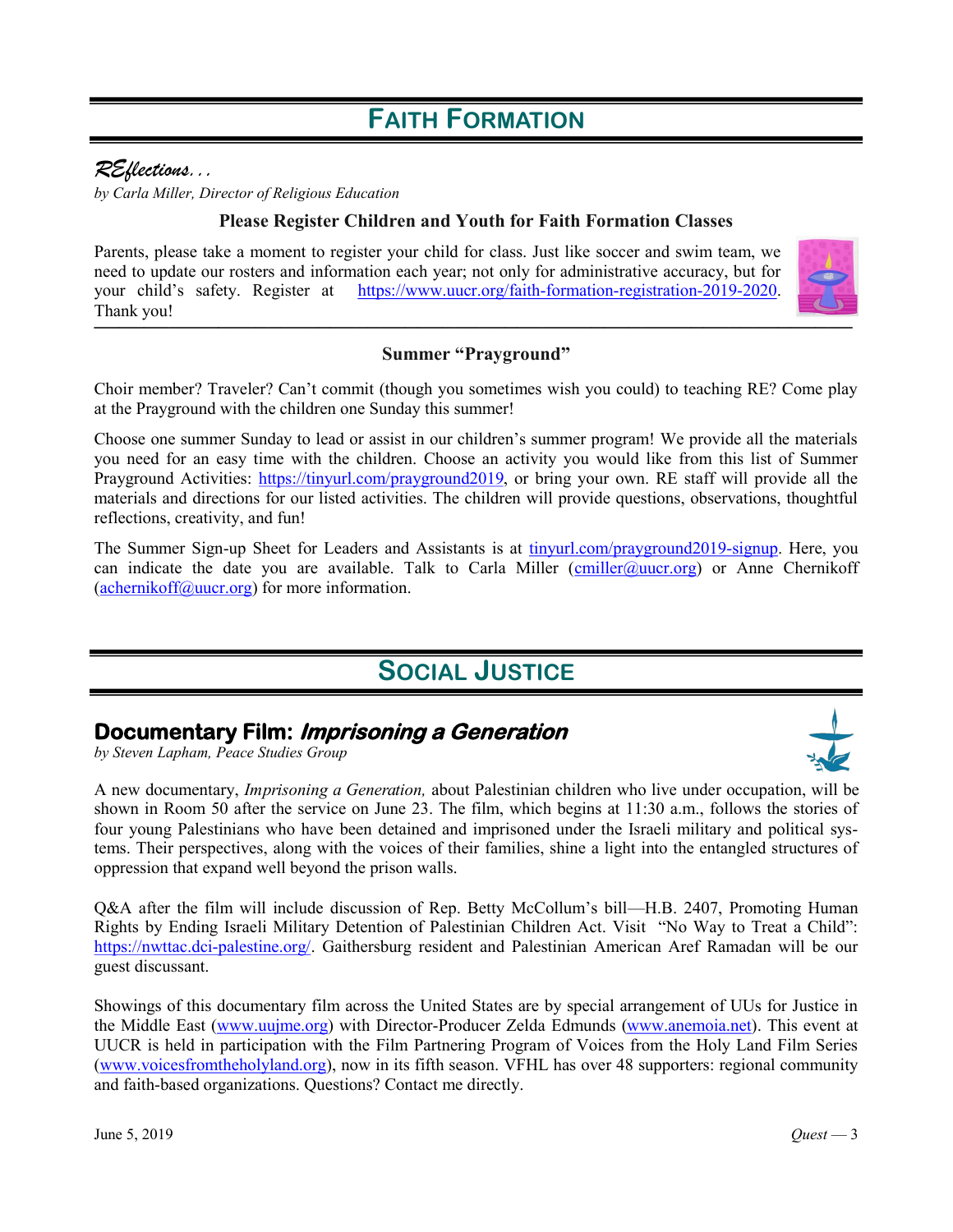## **SOCIAL JUSTICE**

### **Manna Needs You—Food Collection to Continue through the Summer!**

*by Dolores Barnes, Hunger Task Force*

As of the end of May, UUCR has generously donated over 1,100 pounds of food to Manna Food Center. As wonderful as this is, we are tracking well below our goal of 2,500 pounds (before September). The summer months are traditionally slower for food donations, even though thousands of families in our county are struggling to put food on their tables. Please bring your nonperishable food items to UUCR's collection buckets, located outside of Founders Hall and in the entrance corridor leading to the Sanctuary. Whether you attend summer services, or are just passing by UUCR, please continue to think of those less fortunate in our community.

Need some donation ideas?

| Grains:         | instant oatmeal packets, brown rice (16 oz.), whole grain pasta (16 oz.)                          |
|-----------------|---------------------------------------------------------------------------------------------------|
| <b>Protein:</b> | tuna, salmon, or chicken in water; dry or canned beans; natural nut butters                       |
|                 | <b>Fruits &amp; Vegetables:</b> canned vegetables (low sodium), canned fruit in juice, fruit cups |
| Other:          | shelf-stable individual milk boxes, cooking oils and spices, infant formula and<br>baby food      |

If you are interested in volunteering for one of Manna's many wonderful programs, please visit their website at [www.mannafood.org.](http://www.mannafood.org) The Hunger Task Force thanks you for your support!



### **A Memorial for Robert White**

*by Steven Lapham and Alonzo Smith, Peace Studies Group*

On Tuesday evening, June 11, the victim of a police shooting last year in Montgomery County will be remembered by his family, friends, and community. A service will be held to celebrate the life of Robert L. White at 7:00 p.m. at Christ Congregational Church, 9525 Colesville Road, Silver Spring, MD 20901. A vigil at Three Oaks Drive (near the corner of Sligo Creek Parkway) and a processional will precede the service. The date, June 11, will be the one-year anniversary of Mr. White's death.

Learn more at the Silver Spring Justice Coalition Facebook page ([facebook.com/ssjusticecoalition\),](https://www.facebook.com/ssjusticecoalition) or email silverspring ustice@gmail.com.

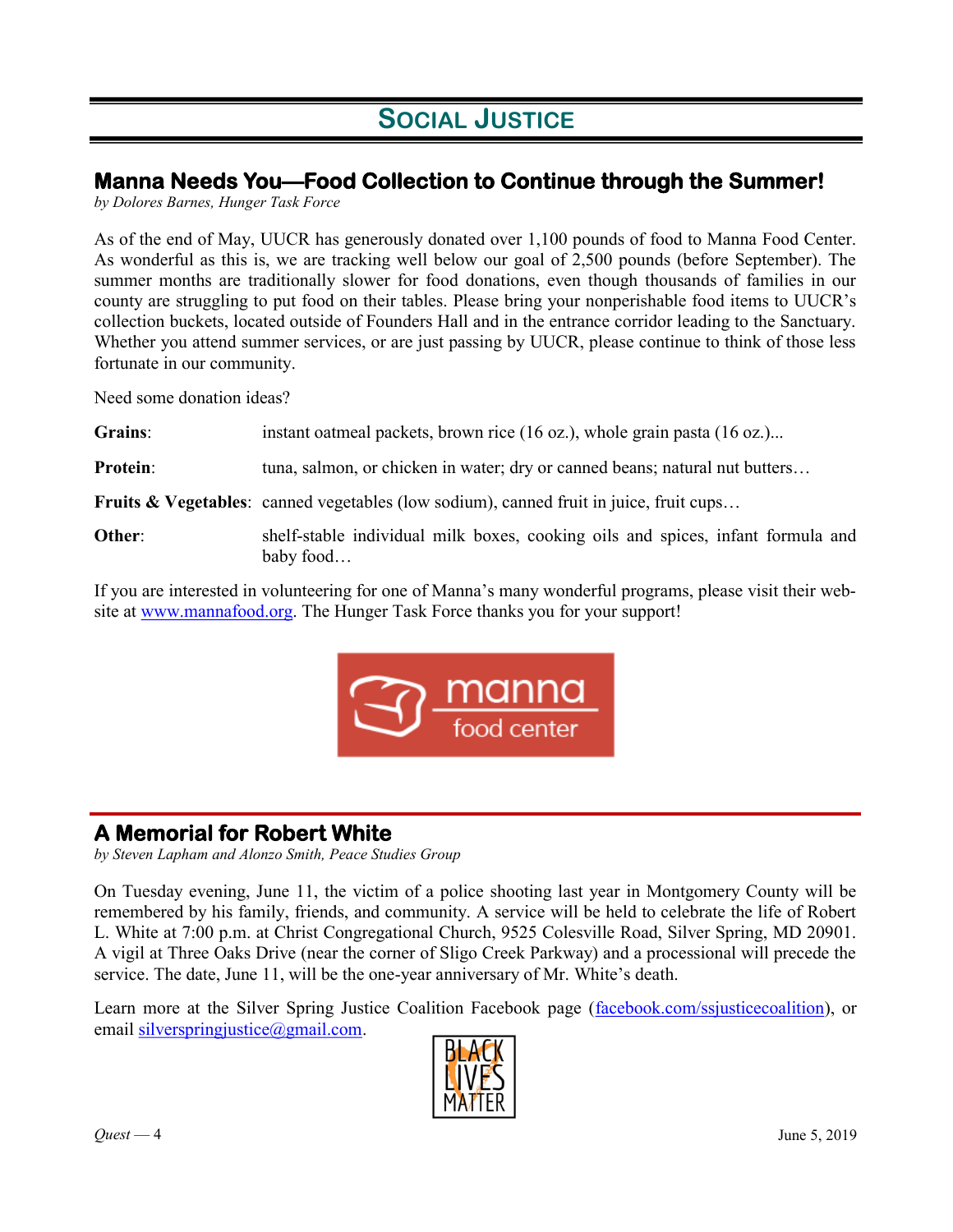### **Summer Reading and Development of the Leadership Kind**

*by Terrie Barr, Leadership Development Team*

The Leadership Development Team continues its work on a proposed leadership recruitment and development plan, including mentoring. We are working to get consensus on the elements of the proposal that we will transmit to the Board of Trustees for action in February 2020. This strategic plan objective will be implemented in 2020/21.

By the end of this fiscal year, we will propose a "Path to Membership and Leadership" with current UUCR workshops, a future storytelling workshop (coming in October), and a leadership curriculum to show how folks can advance along the spectrum.

In addition, we will propose core leadership qualities. Once they are approved by the Board of Trustees, these qualities will be used to form the basis of a UUCR Leadership Development Curriculum. A follow-on team, the Program Implementation Team, will outline the content of the curriculum and offer courses to aspiring and current leaders.

We seek your help in identifying good mentoring programs that could serve as models for ours. If you know of one, please pass it on to any of the team members below.

We have identified many UUA resources. One is a searchable leader lab library with over 100 free articles: [https://www.uua.org/leadership/blog/archive?tag%5b%5d=Leader%20Resource.](https://www.uua.org/leadership/blog/archive?tag%5b%5d=Leader%20Resource)

Many are geared to members of Boards of Trustees, but many are good for general use and for leaders. Here is a sampling: Practicing Intercultural Agility, A Theology for Leaders, Anxiety and the Brain, Overcoming the Resistance to Change, and six articles on better meetings.

The UU Leadership Institute offers on-demand courses for \$15 each; these are older courses. To take one, go to: [https://www.uuinstitute.org/course](https://www.uuinstitute.org/course-list/on-demand-courses/)-list/on-demand-courses/.

There are also four basic leadership courses for \$30 each: [https://www.uuinstitute.org/course](https://www.uuinstitute.org/course-list/corecourses/)-list/corecourses/.

If you would like to learn more, please contact team members any time: Terrie Barr, Bonnie Bloomquist, Sherry Dittmann, Fran Lowe, and Michael Mignano.

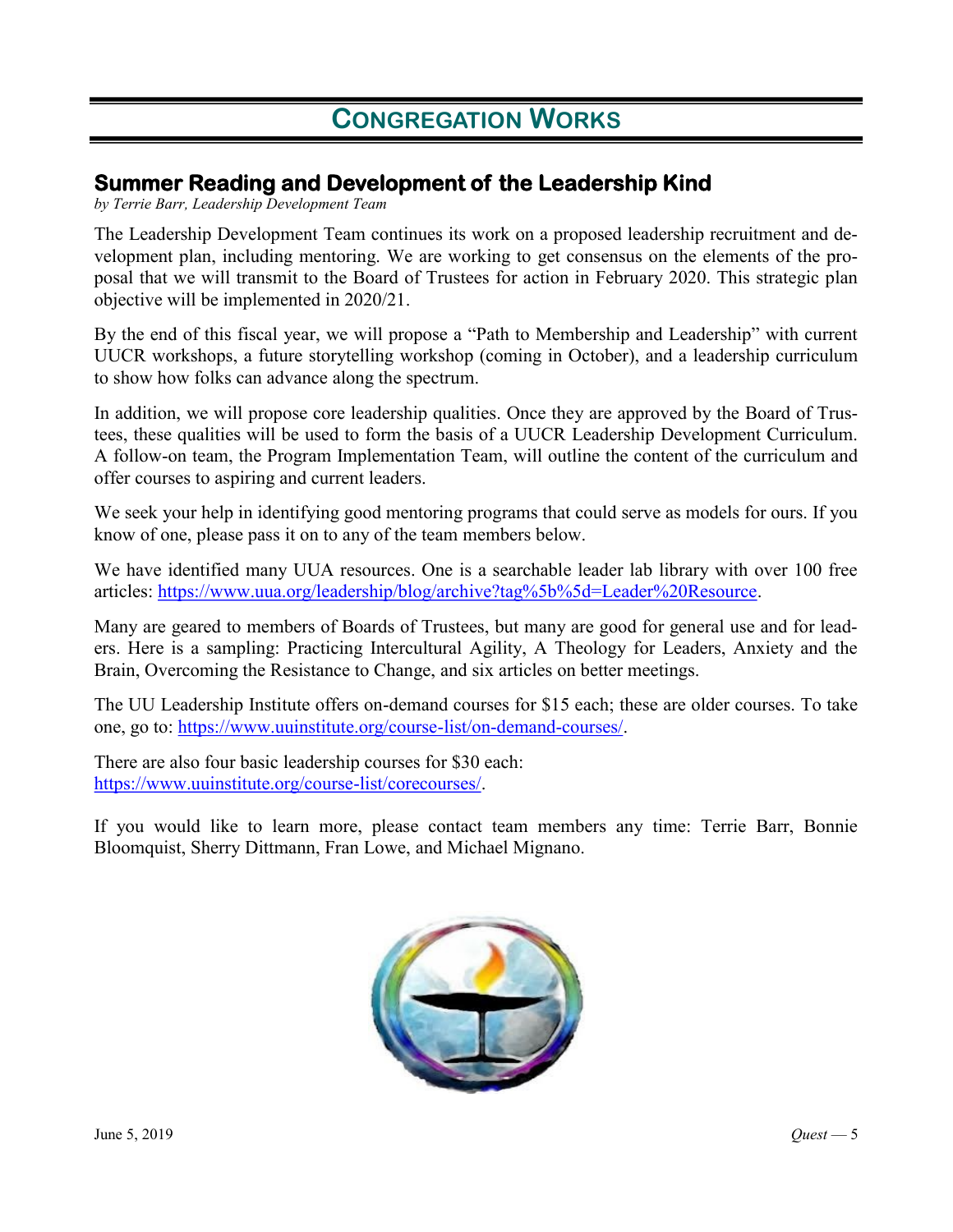### **UUCR Pledge Fulfillment**

*by Bruce Baskett, Canvass Team*



We are extremely grateful for every pledge and contribution made to support UUCR! The most important source of funds for UUCR's operating budget is the fulfillment of annual pledges and one-time donations by members and friends.

Whatever method of pledge fulfillment you use, it is important that you include a note or memo line indicating whether the funds are towards a pledge fulfillment or for a one-time donation, and for which fiscal year (FY) the funds are intended.

- 1) A pledge made last year would have been made to support UUCR from July 1, 2018 through June 30, 2019, and funds to fulfill that pledge need to be noted as for FY 2018-2019.
- 2) Annual pledges and one-time donations made recently were for July 1, 2019 through June 30, 2020, and will need to be noted as for FY 2019-2020.

Pledge and donation fulfillments can be completed by a variety of means over time or at once:

- Personal checks—made payable to: Unitarian Universalist Congregation of Rockville (or UUCR)
	- Placed in the offering plate. **Be sure to note "pledge fulfillment..."** Otherwise, half of the funds may go to a partner plate recipient.
	- $\checkmark$  Mailed to 100 Welsh Park Drive, Rockville, MD 20850.
	- $\checkmark$  Dropped in the UUCR deposit box across from the work room in Building 1, within an envelope.
- Electronically through your bank's bill paying systems, either one-time or ongoing.
- Electronically through Vanco, our automatic payment processing services. **Please see [uucr.org/donate](http://www.uucr.org/donate)** for more info and the link. This services includes credit and debit card payments to UUCR, as well as arrangements for one-time or ongoing direct deposits.
- Fulfillment is also possible by the gifting of stock, or by an arranged distribution from an IRA. *Do not take an IRA distribution for gifting to UUCR before contacting Eric Burch for details!*

Once again, *thank you* for making all that is UUCR possible!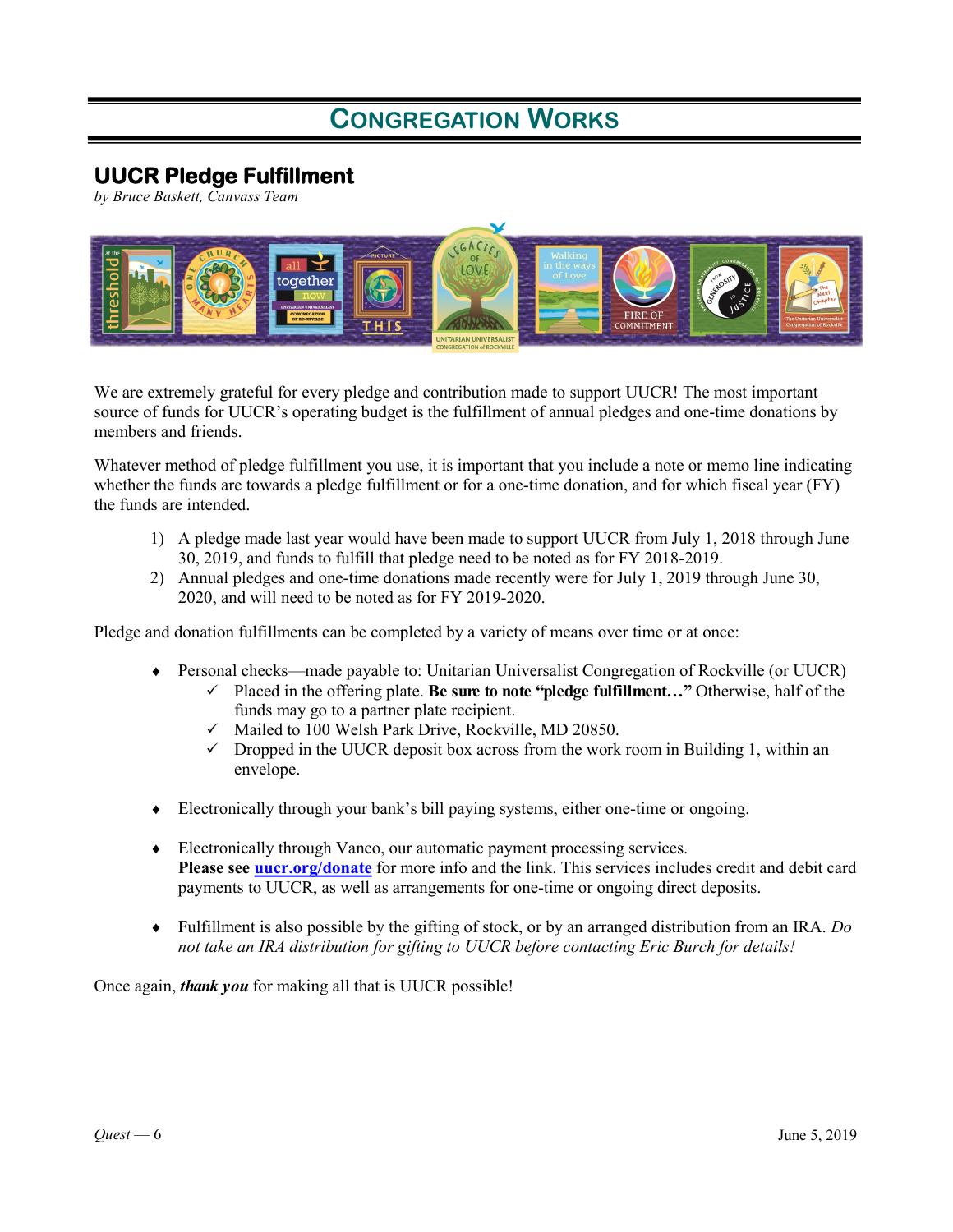### **YES, it takes a VILLAGE to make the Action Auction Happen!**

**Thank you** to all of these wonderful souls for leading: *Artwork; Auction Leadership; Auction Planning; Back Office Team; Beer Raffle; Beer Sales; Check-in; Childcare; Data Entry; Decorations; Food Prep, Serving, and Clean Up; Gift Cards; IT Guru; Kentucky Derby Raffle; Live Auction; Master of Ceremonies; Music; Setup; Sound;, Table Monitor; Treasurer; Website; and the Wine Raffle.*

Bruce Baskett Terrie Barr Jim Blue Silvia Bolland Gayle Boyd Janet Buck Eric Burch Anne Byrd Matt Chan Claudia Chitty Richard Chitty *\*AA Co-Chair* José Clemente Kathy Clemente Laura Congdon Colleen Dolak Corinne Ehrlich Jack Eisenhauer Judy Eisenhauer Ethel Gilbert Valerie Haber

Todd Harrison Sue Hedges Gerald Hendrickson Nita Hines Spence Hines John Holden Bronson Hoover Karl Irikura Heidi Janowski Clarice Julka Jane Klag Narcy Klag Jon Landenberger Mary Lanigan Kristen Lekstrom Suzanne Leonard Karen Malley Marianne Miller Melissa Moore Tia Morton

Bill Newhouse Dan Pierce Karen Pittleman Carolyn Randall *\*AA Chair* Sean Reed Cynthia Shires-Thurston Ginny Shires-Thurston Burt Smith Phil Smith Susie Spangler Mark Stiles Len Taylor Martha Taylor Alex Tucker Emily Untermeyer Betsy Wilder Chris Zerby Liz Zerby

hank<br>Aou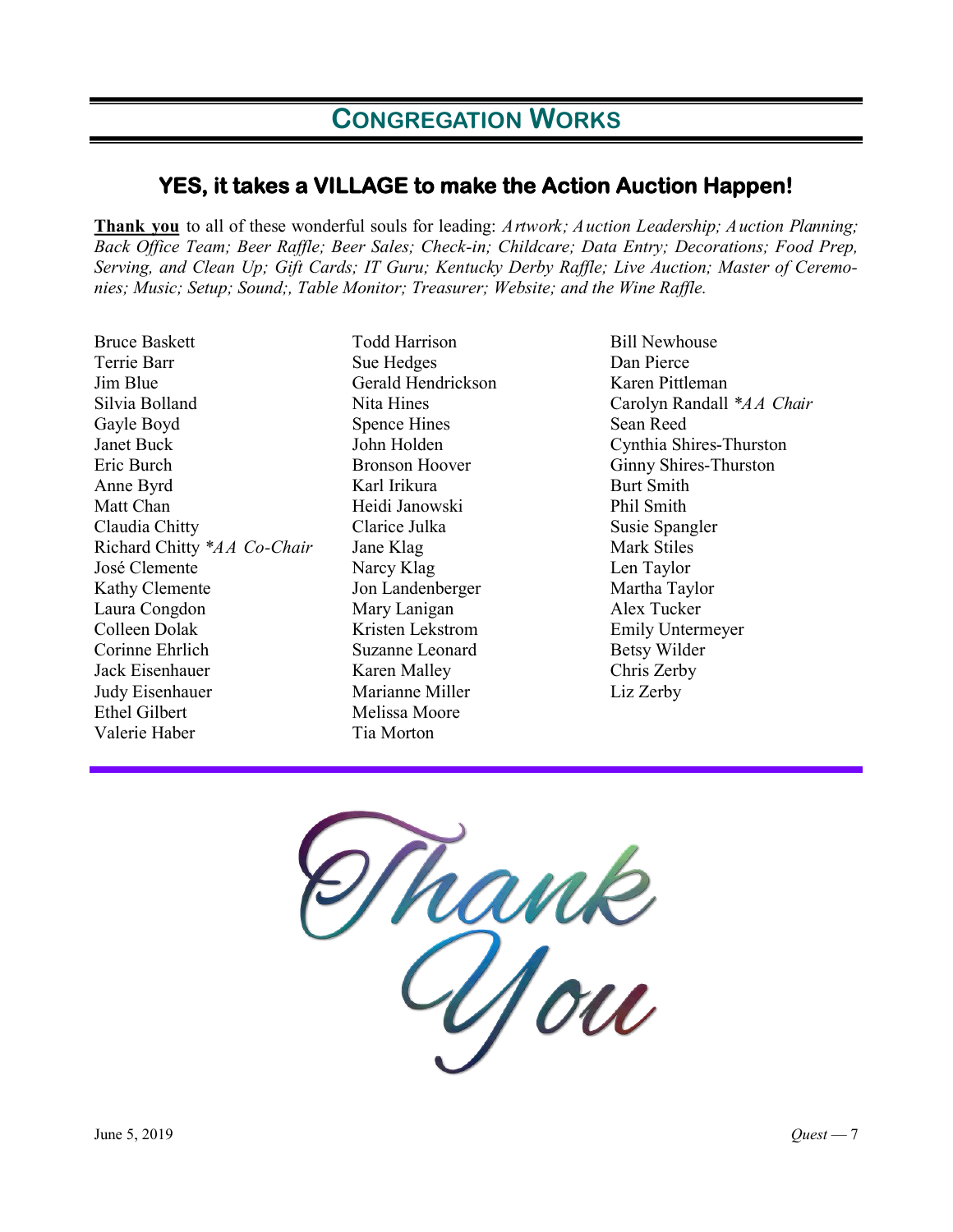### **Interim Senior Minister**

*by Niambi Powell, Interim Senior Minister Selection Committee*

The Interim Selection Committee has concluded its search and made an offer to the candidate for an initial term of one year. The Interim Senior Minister may be offered a second year contract based on the needs of our congregation. The offer has been accepted, and a formal announcement will be made naming the Interim Minister until after Rev. Lynn's final day with UUCR. This decision has been made with Board and ministerial input in support of our congregation being fully present with our beloved Senior Minister during her remaining time with us.

There will be a "startup" with our Interim Minister in the fall, and some opportunities to meet in August. We are excited about this new chapter of ministerial leadership at UUCR!

Rev. Rebekah will handle ministerial leadership through July and will be available for any pastoral emergencies. She will continue in her role as Associate Minister through the transition year.

As you may know, it is best practice for our retiring minister to step back from all relationships and responsibilities within the UUCR community for the next few years. This is meant to allow the Interim Minister to build trust and connections with the congregation and also to allow Rev. Lynn to begin the next chapter of her life apart from UUCR.

Any questions can be directed either to me as Chair of the Interim Selection Committee, or to Mary Carvajal, Board President.

## **SHARING THE MINISTRY**

### **Thinking of You**

*compiled by Judy Eisenhauer on behalf of the Pastoral Care Team*

Janet Buck's mother, **Sylvia Buck**, died on May 21 at age 92. Sylvia was from New Jersey but had lived with Janet for the last four years.

**Joan Fox** celebrated her 97th birthday on May 17.

**Diane Baillie** is recovering from surgery at her daughter's home.

The Pastoral Care Team hosted a "Gratitude Brunch" for the UUCR folks who are not team members but who have helped with outreach this past year in so many ways: making visits to members (in home, hospital, rehab), driving to appointments, making and delivering meals, supplying medical equipment… Attendees recognized were **Anne Byrd**, **Narcy Klag**, **See Lam**, **Jon Landenburger**, and **John McIlwaine**. We also recognized **Rev. Lynn Strauss** for her leadership and guidance in expanding the role of the Pastoral Care Team.



Please contact **Judy Eisenhauer** with any joys, concerns, or accomplishments you would like to share in this column.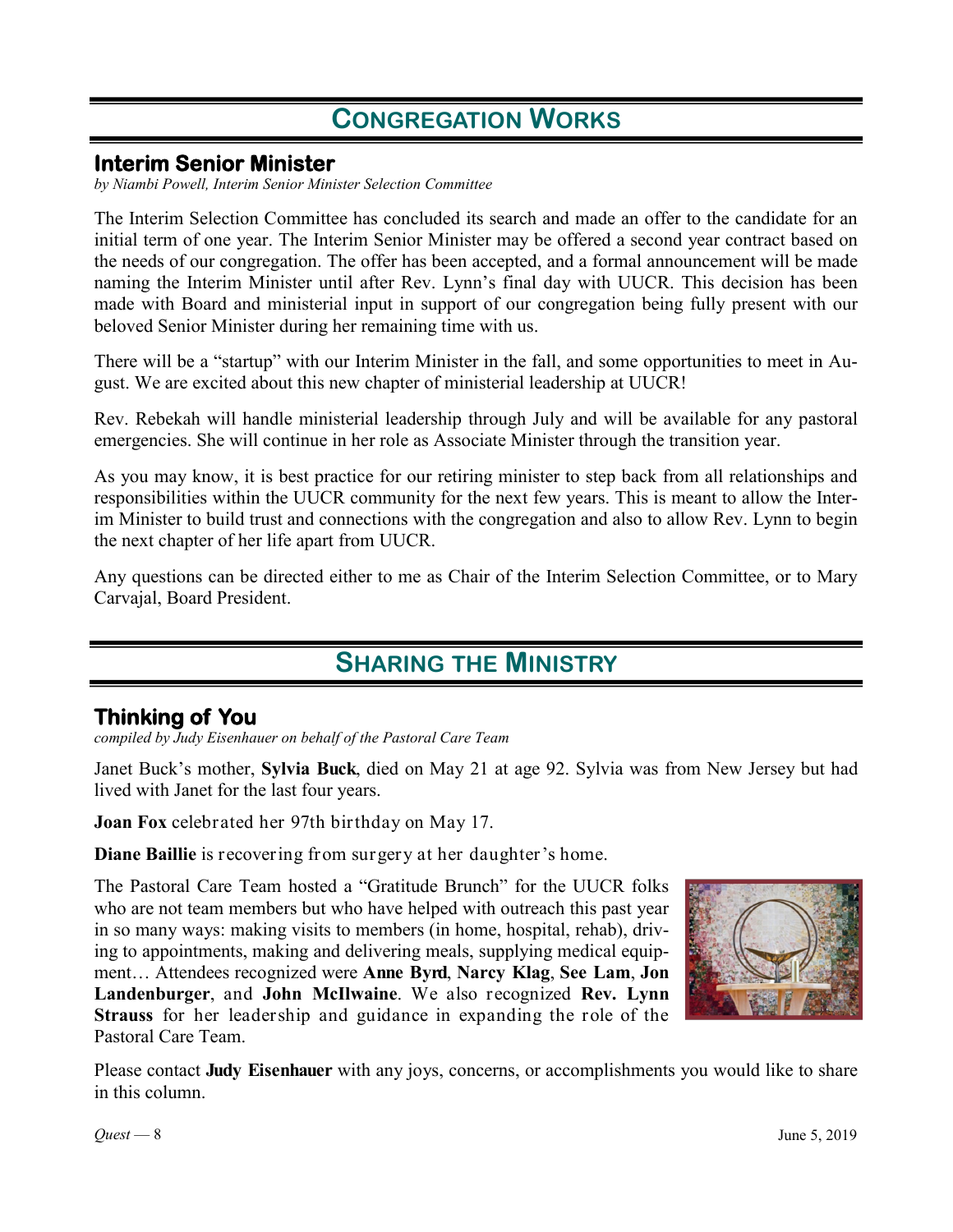## **SHARING THE MINISTRY**

#### *(Worship Services continued from page 2)*

which emphasizes both the individual right of conscience and the use of the democratic process in the same ideal. How then can we move away from what justice leader Paula Cole Jones terms "toxic individualism" within UUism to our collective liberation? Led by **Rev. Rebekah Savage**.

### Special music by **Laura Congdon** and **Cynthia Shires-Thurston.**

### **Sunday, July 14, 10:00 a.m.**

### *Exploring Hope*

When someone faces the end of their life, feeling hopeful can be difficult. Hope is part of the human condition. The opposite of hope is despair. Finding ways to help people remain hopeful at the end of their lives became Chaplain Laura's quest in seminary. In her exploration, she discovered several dimensions of hope that can be cultivated, not only when a person faces the end of their life, but throughout a person's lifetime. This sermon will explore these dimensions of hope and ways to cultivate them.

**Laura Shay** is a board certified hospice and hospital chaplain. She currently works for Montgomery Hospice and MedStar Montgomery Medical Center. After a thirty year career in nursing in the Navy and Public Health Service, she used her GI Bill to pursue a career in Healthcare Chaplaincy. She is a graduate of Wesley Theological Seminary and has been a member of UUCR since 2018.

Special music by guest artist **Evelyn Yelm**, cello, with **Justin Furnia**, piano.

### **Sunday, July 21, 10:00 a.m.**

*Transmogrified*

Sometimes, when our ideas, beliefs, and perspectives seem stuck, it's helpful to take them apart, mix them up, and see what comes out. Let's see what happens when we do this with our principles.

**Rev. Kimberley Debus** works as a community minister based in New York's Capital Region, inspiring an artful and art-filled faith. She consults with congregations and religious professionals, and provides sabbatical ministry support throughout the denomination. Kimberly also hosts a podcast called *The Worship Whisperer*. She has previously served congregations on the North Fork of Long Island and Key West.

### **Sunday, July 28, 10:00 a.m.**

### *Universal Values and Atheism*

The world is a marvelously diverse place—but there are universal values and shared moralities that transcend countries, cultures, religions, or God. UUCR member **Dominic Russoli** will share his insights as a world traveler and invite you to explore atheism on your own.

Dominic spent twenty-two years in the active duty military as part of an aircrew, and traveled to over 120 countries. His time touring the world has given him insight into universal truths and shared values that are found in many countries and cultures. He'll discuss how these observations lead him to atheism.

Special music by **Andy Zatman**, piano.